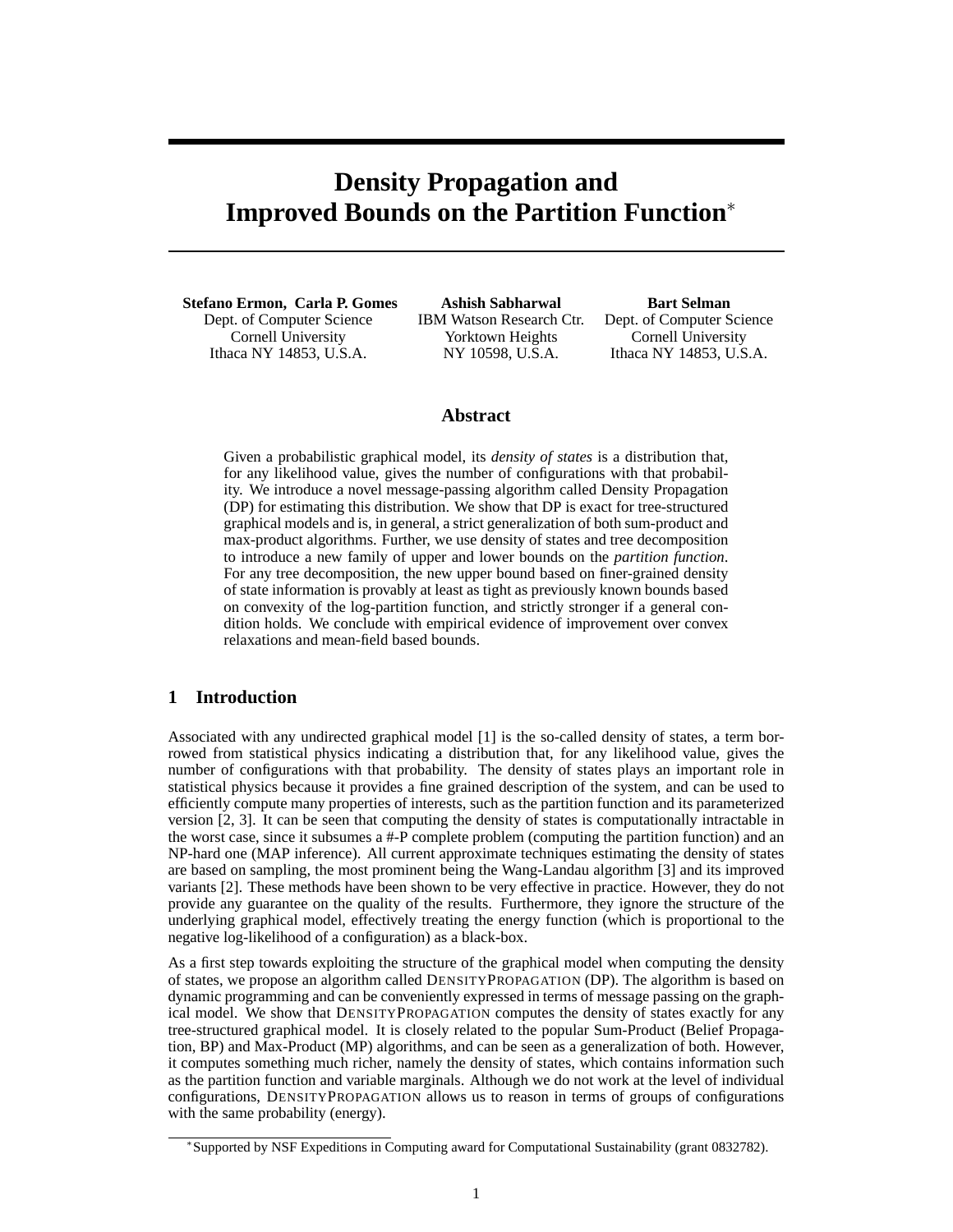Being able to solve inference tasks for certain tractable classes of problems (e.g., trees) is important because one can often decompose a complex problem into tractable subproblems (such as spanning trees) [4], and the solutions to these simpler problems can be combined to recover useful properties of the original graphical model [5, 6]. In this paper we show that by combining the additional information given by the density of states, we can obtain a new family of upper and lower bounds on the partition function. We prove that the new upper bound is always at least as tight as the one based on the convexity of the log-partition function [4], and we provide a general condition where the new bound is strictly tighter. Further, we illustrate empirically that the new upper bound improves upon the convexity-based one on Ising grid and clique models, and that the new lower bound is empirically slightly stronger than the one given by mean-field theory [4, 7].

## **2 Problem definition and setup**

We consider a graphical model specified as a factor graph with  $N = |V|$  discrete random variables  $x_i, i \in V$  where  $x_i \in \mathcal{X}_i$ . The global random vector  $x = \{x_s, s \in V\}$  takes value in the Cartesian product  $\mathcal{X} = \mathcal{X}_1 \times \mathcal{X}_2 \times \cdots \times \mathcal{X}_N$ , with cardinality  $D = |\mathcal{X}| = \prod_{i=1}^N |X_i|$ . We consider a probability distribution over elements  $x \in \mathcal{X}$  (called configurations)

$$
p(x) = \frac{1}{Z} \prod_{\alpha \in \mathcal{I}} \psi_{\alpha}(\{x\}_{\alpha})
$$
 (1)

that factors into factors  $\psi_\alpha : \{x\}_\alpha \to \mathbb{R}^+$ , where  $\mathcal I$  is an index set and  $\{x\}_\alpha \subseteq V$  a subset of variables the factor  $\psi_{\alpha}$  depends on, and Z is a normalization constant known as partition function. The corresponding factor graph is a bipartite graph with vertex set  $V \cup \mathcal{I}$ . In the factor graph, each variable node  $i \in V$  is connected with all the factors  $\alpha \in \mathcal{I}$  that depend on i. Similarly, each factor node  $\alpha \in \mathcal{I}$  is connected with all the variable nodes  $i \in \{x\}_\alpha$ . We denote the neighbors of i and  $\alpha$ by  $\mathcal{N}(i)$  and  $\mathcal{N}(\alpha)$  respectively.

We will also make use of the related exponential representation [8]. Let  $\phi$  be a collection of potential functions  $\{\phi_{\alpha}, \alpha \in \mathcal{I}\}\)$ , defined over the index set  $\mathcal{I}$ . Given an exponential parameter vector  $\Theta =$  $\{\Theta_\alpha, \alpha \in \mathcal{I}\}\$ , the exponential family defined by  $\phi$  is the family of probability distributions over X defined as follows:

$$
p(x,\Theta) = \frac{1}{Z(\Theta)} \exp(\Theta \cdot \phi(x)) = \frac{1}{Z(\Theta)} \exp\left(\sum_{\alpha \in \mathcal{I}} \Theta_{\alpha} \phi_{\alpha}(\{x\}_{\alpha})\right)
$$
(2)

where we assume  $p(x) = p(x, \Theta^*)$ . Given an exponential family, we define the *density of states* [2] as the following distribution:

$$
n(E, \Theta) = \sum_{x \in \mathcal{X}} \delta(E - \Theta \cdot \phi(x))
$$
 (3)

where  $\delta (E - \Theta \cdot \phi(x))$  indicates a Dirac delta centered at  $\Theta \cdot \phi(x)$ . For any exponential parameter Θ, it holds that

$$
\int_{-\infty}^{A} n(E, \Theta) dE = |\{x \in \mathcal{X} | \Theta \cdot \phi(x) \le A\}|
$$

and  $\int_{\mathbb{R}} n(E, \Theta) dE = |\mathcal{X}|$ . We will refer to the quantity  $\sum_{\alpha \in \mathcal{I}} \Theta_{\alpha}^* \phi_{\alpha}(\{x\}_{\alpha}) = \sum_{\alpha \in \mathcal{I}} \log \psi_{\alpha}(\{x\}_{\alpha})$  as the energy of a configuration x, although it has an additional minus sign with respect to the conventional energy in statistical physics.

# **3 Density Propagation**

Since any propositional Satisfiability (SAT) instance can be efficiently encoded as a factor graph (e.g., by defining a uniform probability measure over satisfying assignments), it is clear that computing the density of states is computationally intractable in the worst case, as a generalization of an NP-Complete problem (satisfiability testing) and a #-P complete problem (model counting).

We show that the density of states can be computed efficiently<sup>1</sup> for acyclic graphical models. We provide a Dynamic Programming algorithm, which can also be interpreted as a message passing algorithm on the factor graph, called DENSITYPROPAGATION (DP), which computes the density of states exactly for acyclic graphical models.

<sup>&</sup>lt;sup>1</sup>Polynomial in the cardinality of the support, which could be exponential in  $N$  in the worst case.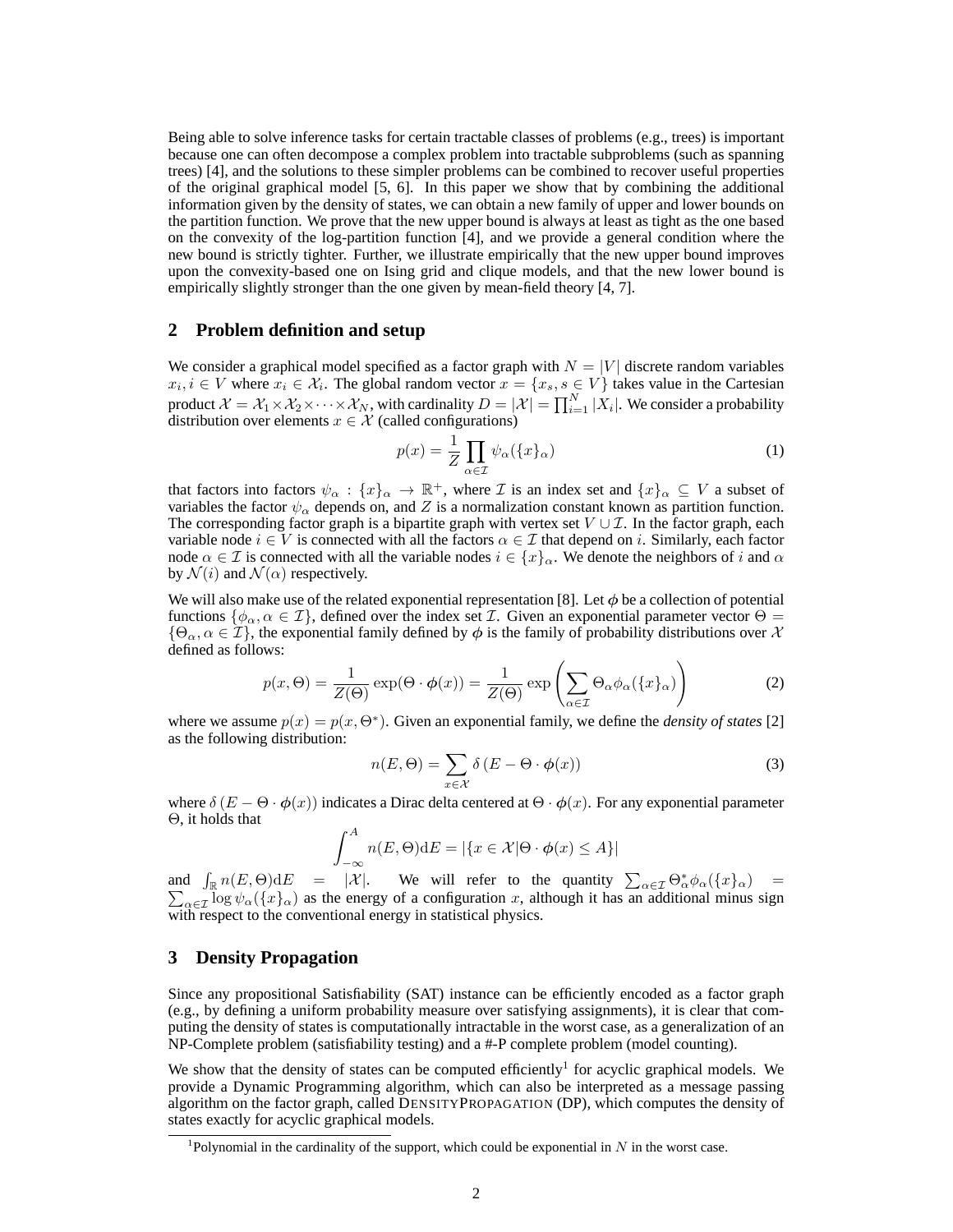#### **3.1 Density propagation equations**

DENSITYPROPAGATION works by exchanging messages from variable to factor nodes and vice versa. Unlike traditional message passing algorithms, where messages represent marginal probabilities (vectors of real numbers), for every  $x_i \in \mathcal{X}_i$  a DENSITYPROPAGATION message  $m_{a\to i}(x_i)$  is a distribution (a "marginal" density of states), i.e.  $m_{a\to i}(x_i) = \sum_k c_k (a \to i, x_i) \delta_{E_k(a \to i, x_i)}$  is a sum of Dirac deltas.

At every iteration, messages are updated according to the following rules. The message from variable node  $i$  to factor node  $a$  is updated as follows:

$$
m_{i \to a}(x_i) = \bigotimes_{b \in \mathcal{N}(i) \backslash a} m_{b \to i}(x_i)
$$
 (4)

where  $\otimes$  is the convolution operator (commutative, associative and distributive). Intuitively, the convolution operation gives the distribution of the sum of (conditionally) independent random variables, in this case corresponding to distinct subtrees in a tree-structured graphical model. The message from factor  $a$  to variable  $i$  is updated as follows:

$$
m_{a \to i}(x_i) = \sum_{\{x\}_{\alpha \setminus i}} \left( \bigotimes_{j \in \mathcal{N}(a) \setminus i} m_{j \to a}(x_j) \right) \bigotimes \delta_{E_\alpha(\{x\}_\alpha)} \tag{5}
$$

where  $\delta_{E_\alpha(\{x\}_\alpha)}$  is a Dirac delta function centered at  $E_\alpha(x_\alpha) = \log \psi_\alpha(\{x\}_\alpha)$ .

For tree structured graphical models, DENSITYPROPAGATION converges after a finite number of iterations, independent of the initial condition, to the true density of states. Formally,

**Theorem 1.** *For any variable*  $i \in V$  *and*  $A \in \mathbb{R}$ *, for any initial condition, after a finite number of* iterations  $\left(\sum_{q\in\mathcal{X}_s}\bigotimes_{b\in\mathcal{N}(i)} m_{b\rightarrow i}(q)\right)(E) = n(E,\Theta^*).$ 

The proof is by induction on the size of the tree (omitted due to lack of space).

#### **3.1.1 Complexity and Approximation with Energy Bins**

The most efficient message update schedule for tree structured models is a two-pass procedure where messages are first sent from the leaves to the root node, and then propagated backwards from the root to the leaves. However, as with other message-passing algorithms, for tree structured instances the algorithm will converge with either a sequential or a parallel update schedule, with any initial condition for the messages. Although DP requires the same number of messages updates as BP and MP, DP updates are more expensive because they require the computation of convolutions. Specifically, each variable-to-factor update rule (4) requires  $(N-2)L$  convolutions, where N is the number of neighbors of the variable node and  $L$  is the number of states in the random variable. Each factor-to-variable update rule (5) requires summation over  $N-1$  variables, each of size L, requiring  $O(L^N)$  convolutions. Using Fast Fourier Transform (FFT), each convolution takes  $O(K \log K)$ , where  $K$  is the maximum number of non-zero entries in a message. In the worst case, the density of states can have an exponential number of non-zero entries (i.e., the finite number of possible energy values, which we will also refer to as "buckets"), for instance when potentials are set to logarithms of prime numbers, making every  $x \in \mathcal{X}$  have a different probability. However, in many practical problems of interest (e.g., SAT/CSP models and certain grounded Markov Logic Networks [9]), the number of energy "buckets" is limited, e.g., bounded by the total number of constraints. For general graphical models, coarse-grain energy bins can be used, similar to the Wang-Landau algorithm [3], without losing much precision. Specifically, if we use bins of size  $\epsilon/M$ , where each bin corresponds to configurations with energy in the interval  $[k\epsilon/M,(k+1)\epsilon/M)$ , the energy estimated for each configuration through  $O(M)$  convolutions is at most an  $O(\epsilon)$  *additive* value away from its true energy (as the quantization error introduced by energy binning is summed up across convolution steps). This also guarantees that the density of states with coarse-grain energy bins gives a constant factor approximation of the true partition function.

#### **3.1.2 Relationship with sum and max product algorithms**

DENSITYPROPAGATION is closely related to traditional message passing algorithms such as BP (Belief Propagation, Sum-Product) and MP (Max-Product), since it is based on the same (conditional) independence assumptions. Specifically, as shown by the next theorem, both BP and MP can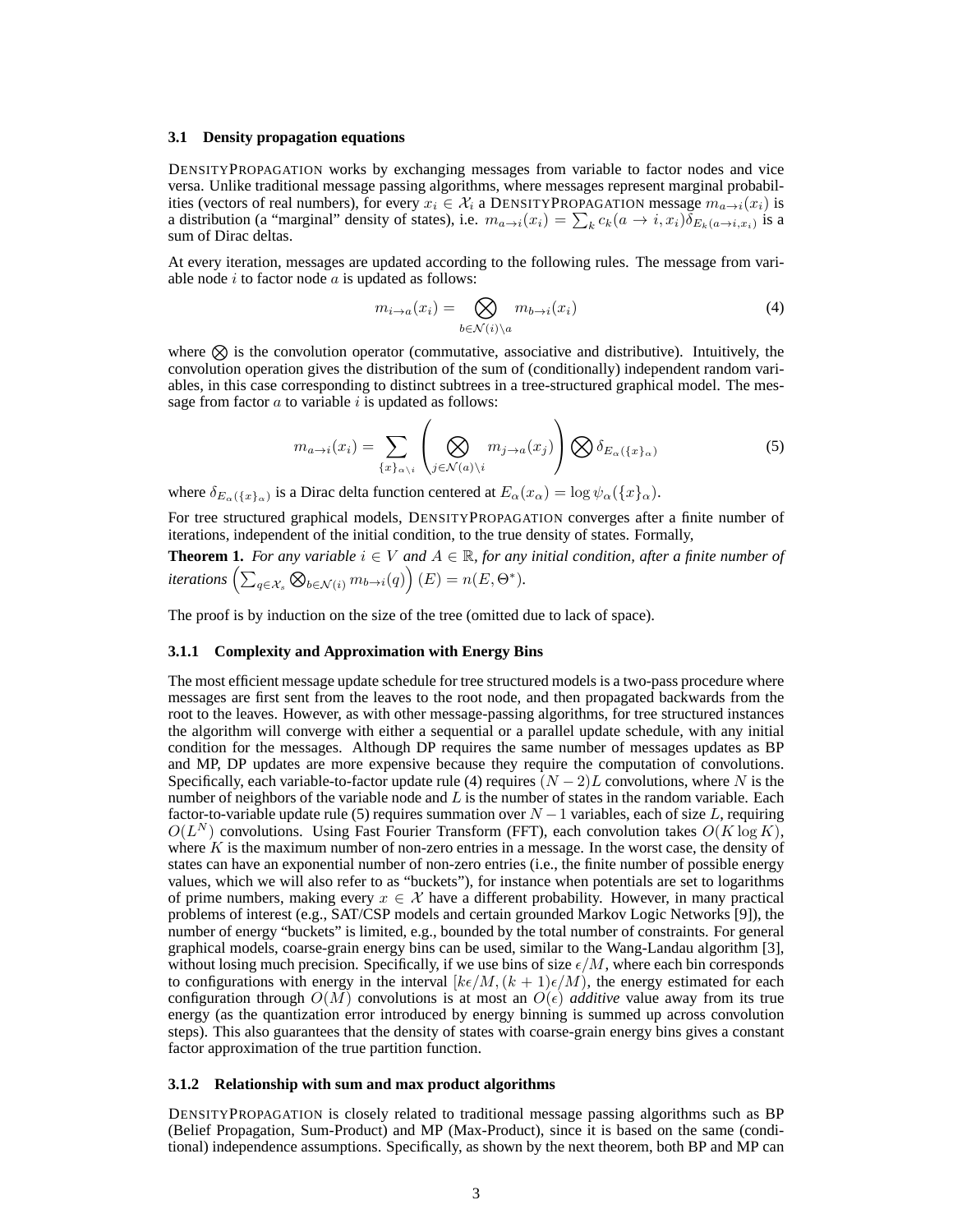be seen as simplified versions of DENSITYPROPAGATION that consider only certain global statistics of the distributions represented by DENSITYPROPAGATION messages.

**Theorem 2.** *With the same initial condition and message update schedule, at every iteration we can recover Belief Propagation and Max-Product marginals from* DENSITYPROPAGATION *messages.*

*Proof.* Given a DP message  $m_{i\to j}(x_j) = \sum_k c_k(i\to j, x_j) \delta_{E_k(i\to j, x_j)}$ , the Max-Product algorithm corresponds to considering only the entry associated with the highest probability, i.e.  $\gamma_{i\to j}(x_j)$  =  $f(m_{i\rightarrow j}(x_j)) \triangleq \max_k{E_k(i \rightarrow j, x_j)}$ . According to DP updates in equations (4) and (5), the quantities  $\gamma_{i\rightarrow j}(x_j)$  are updated as follows

$$
\gamma_{i \to a}(x_i) = f\left(\bigotimes_{b \in \mathcal{N}(i) \setminus a} m_{b \to i}(x_i)\right) = \sum_{b \in \mathcal{N}(i) \setminus a} \gamma_{b \to i}(x_i)
$$
\n
$$
\gamma_{a \to i}(x_i) = f\left(\sum_{\{x\}_{\alpha \setminus i}} \left(\bigotimes_{j \in \mathcal{N}(a) \setminus i} m_{j \to a}(x_j)\right) \bigotimes \delta_{E_{\alpha}(\{x\}_{\alpha})}\right) = \max_{\{x\}_{\alpha \setminus i}} \sum_{j \in \mathcal{N}(a) \setminus i} \gamma_{j \to a}(x_j) + E_{\alpha}(\{x\}_{\alpha})
$$

These results show that the quantities  $\gamma_{i\to j}(x_j)$  are updated according to the Max-Product algorithm (with messages in log-scale). To see the relationship with BP, for every DP message  $m_{i\rightarrow j}(x_j)$ , let us define

$$
\mu_{i \to j}(x_j) = ||m_{i \to j}(x_j)(E) \exp(E)||_1 = \int_{\mathbb{R}} m_{i \to j}(x_j)(E) \exp(E) dE
$$

Notice that  $\mu_{i\to j}(x_j)$  would correspond to an unnormalized marginal probability, assuming that  $m_{i\to j}(x_j)$  is the density of states of the instance when variable j is clamped to value  $x_j$ . According to DP updates in equation (4) and (5)

$$
\mu_{i \to a}(x_i) = ||m_{i \to a}(x_i)(E) \exp(E)||_1 = \left\| \bigotimes_{b \in \mathcal{N}(i) \backslash a} m_{b \to i}(x_i)(E) \exp(E) \right\|_1 = \prod_{b \in \mathcal{N}(i) \backslash a} \mu_{b \to i}(x_i)
$$
\n
$$
\mu_{a \to i}(x_i) = ||\mu_{a \to i}(x_i)(E) \exp(E)||_1 = \left\| \sum_{\{x\}_{\alpha \backslash i}} \left( \bigotimes_{j \in \mathcal{N}(a) \backslash i} m_{j \to a}(x_j) \right) \bigotimes \delta_{E_{\alpha}(\{x\}_{\alpha}\backslash i)}(E) \exp(E) \right\|_1
$$
\n
$$
= \sum_{\{x\}_{\alpha \backslash i}} \left\| \left( \bigotimes_{j \in \mathcal{N}(a) \backslash i} m_{j \to a}(x_j) \right) \bigotimes \delta_{E_{\alpha}(\{x\}_{\alpha}\backslash i)}(E) \exp(E) \right\|_1 = \sum_{\{x\}_{\alpha \backslash i}} \psi_{\alpha}(\{x\}_{\alpha}) \prod_{j \in \mathcal{N}(a) \backslash i} \mu_{j \to a}(x_i)
$$

that is we recover BP updates for the  $\mu_{i\to j}$  quantities. Similarly, if we define temperature versions of the marginals  $\mu_{i\to j}^T(x_j) \triangleq ||m_{i\to j}(x_j)(E) \exp(E/T)||_1$ , we recover the temperature-versions of Belief Propagation updates, similar to [10] and [11].  $\Box$ 

As other message passing algorithms, DENSITYPROPAGATION updates are well defined also for loopy graphical models, even though there is no guarantee of convergence or correctness [12]. The correspondence with BP and MP (Theorem 2) however still holds: if loopy BP converges, then the corresponding quantities  $\mu_{i\to j}$  computed from DP messages will converge as well, and to the same value (assuming the same initial condition and update schedule). Notice however that the convergence of the  $\mu_{i\to j}$  does not imply the convergence of DENSITYPROPAGATION messages (e.g., in probability, law, or  $L^p$ ). In fact, we have observed empirically that the situation where  $\mu_{i\to j}$  converge but  $m_{i\to j}$  do not converge (not even in distribution) is fairly common. It would be interesting to see if there is a variational interpretation for DENSITYPROPAGATION equations, similar to [13]. Notice also that Junction Tree style algorithms could also be used in conjunction with DP updates for the messages, as an instance of generalized distributive law [14].

## **4 Bounds on the density of states using tractable families**

Using techniques such as DENSITYPROPAGATION, we can compute the density of states exactly for tractable families such as tree-structured graphical models. Let  $p(x, \Theta^*)$  be a general (intractable) probabilistic model of interest, and let  $\Theta_i$  be a family of tractable parameters (e.g., corresponding to trees) such that  $\Theta^*$  is a convex combination of  $\Theta_i$ , as defined formally below and used previously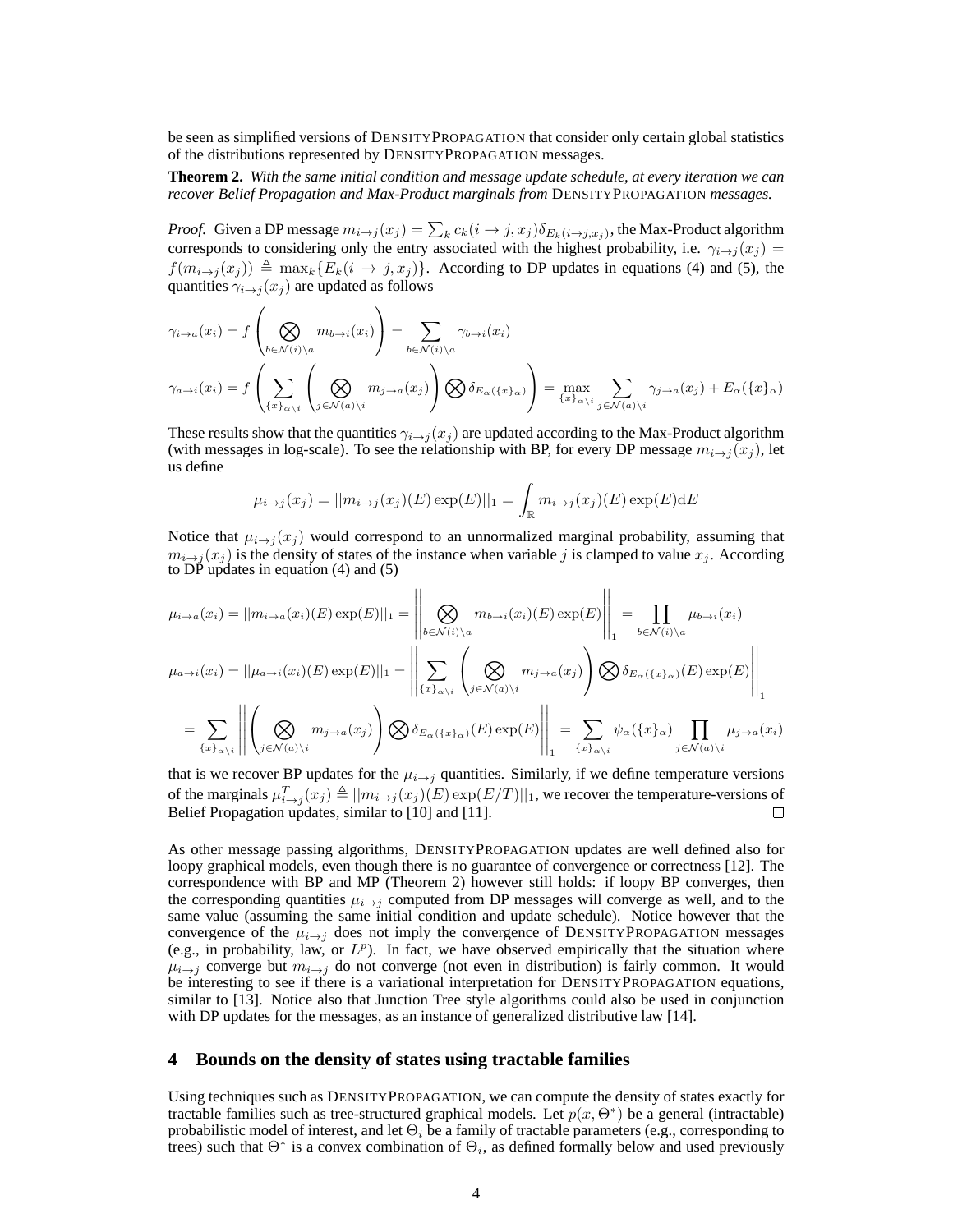by Wainwright et al. [5, 6]. See below (Figure 1) for an example of a possible decomposition of a  $2 \times 2$  Ising model into 2 tractable distributions. By computing the partition function or MAP estimates for the tree structured subproblems, Wainwright et al. showed that one can recover useful information about the original intractable problem, for instance by exploiting convexity of the logpartition function  $\log Z(\Theta)$ .

We present a way to exploit the decomposition idea to derive an upper bound on the density of states  $n(E, \Theta^*)$  of the original intractable model, despite the fact that density of states is *not* a convex function of Θ<sup>∗</sup> . The result below gives a point-by-point upper bound which, to the best of our knowledge, is the first bound of this kind for density of states. In the following, with some abuse of the notation, we denote  $n(E, \Theta^*) = \sum_{x \in \mathcal{X}} (1_{\{\Theta^*, \phi(x) = E\}})$  the function giving the number of configurations with energy  $E$  (zero almost everywhere).

**Theorem 3.** Let  $\Theta^* = \sum_{i=1}^n \gamma_i \Theta_i$ ,  $\sum_{i=1}^n \gamma_i = 1$ , and  $y_n = E - \sum_{i=1}^{n-1} y_i$ . Then  $n(E, \Theta^*) \leq$ R Z  $\int_{\mathbb{R}} \ldots \int_{\mathbb{R}}$  $\min_{i=1}^{n} \{n(y_i, \gamma_i \Theta_i)\} \, dy_1 dy_2 \dots dy_{n-1}$ 

*Proof.* From the definition of density of states and using  $1_{\{\} }$  to denote the 0-1 indicator function,

$$
n(E, \Theta^*) = \sum_{x \in \mathcal{X}} 1_{\{\Theta^*\phi(x) = E\}} = \sum_{x \in \mathcal{X}} 1_{\{(\sum_i \gamma_i \Theta_i)\phi(x) = E\}}
$$
  
\n
$$
= \sum_{x \in \mathcal{X}} \int_{\mathbb{R}} \int_{\mathbb{R}} \cdots \int_{\mathbb{R}} \left( \prod_{i=1}^n 1_{\{\gamma_i \Theta_i \phi(x) = y_i\}} \right) dy_1 dy_2 \dots dy_{n-1} \quad \text{where } y_n = E - \sum_{i=1}^{n-1} y_i
$$
  
\n
$$
= \int_{\mathbb{R}} \int_{\mathbb{R}} \cdots \int_{\mathbb{R}} \sum_{x \in \mathcal{X}} \left( \prod_{i=1}^n 1_{\{\gamma_i \Theta_i \phi(x) = y_i\}} \right) dy_1 dy_2 \dots dy_{n-1}
$$
  
\n
$$
= \int_{\mathbb{R}} \int_{\mathbb{R}} \cdots \int_{\mathbb{R}} \sum_{x \in \mathcal{X}} \left( \min_{i=1}^n \{1_{\{\gamma_i \Theta_i \phi(x) = y_i\}}\} \right) dy_1 dy_2 \dots dy_{n-1}
$$
  
\n
$$
\leq \int_{\mathbb{R}} \int_{\mathbb{R}} \cdots \int_{\mathbb{R}} \min_{i=1}^n \left\{ \sum_{x \in \mathcal{X}} (1_{\{\gamma_i \Theta_i \phi(x) = y_i\}}) \right\} dy_1 dy_2 \dots dy_{n-1}
$$

Observing that  $\sum_{x \in \mathcal{X}} (1_{\{\gamma_i \Theta_i \phi(x) = y_i\}})$  is precisely  $n(y_i, \gamma_i \Theta_i)$  finishes the proof.

 $\Box$ 

#### **5 Bounds on the partition function using** n**-dimensional matching**

The density of states  $n(E, \Theta^*)$  can be used to compute the partition function, since by definition  $Z(\Theta^*) = ||n(E, \Theta^*) \exp(E)||_1$ . We can therefore get an upper bound on  $Z(\Theta^*)$  by integrating the point-by-point upper bound on  $n(E, \Theta^*)$  from Theorem 3. This bound can be tighter than the known bound [6] obtained by applying Jensen's inequality to the log-partition function (which is convex), given by  $\log Z(\Theta^*) \leq \sum_i \gamma_i \log Z(\Theta_i)$ . For instance, consider a graphical model with weights that are large enough such that the density of states based sum defining  $\overline{Z}(\Theta^*)$  is dominated by the contribution of the highest-energy bucket. As a concrete example, consider the decomposition in Figure 1. As the edge weight  $w$  ( $w = 2$  in the figure) grows, the convexity-based bound will approximately equal the geometric average of  $2 \exp(6w)$  and  $8 \exp(2w)$ , which is  $4 \exp(4w)$ . On the other hand, the bound based on Theorem 3 will approximately equal  $\min\{2, 8\} \exp((2+6)w/2) = 2 \exp(4w)$ . In general, the latter bound will always be strictly better for large enough  $w$  unless the highest-energy bucket counts are identical across all  $\Theta_i$ .

While this is already promising, we can, in fact, obtain a much tighter bound by taking into account the interactions between different energy levels across any parameter decomposition, e.g., by enforcing the fact that there are a total of  $|\mathcal{X}|$  configurations. For compactness, in the following let us define  $y_i(x) = \exp(\Theta_i \cdot \phi(x))$  for any  $x \in \mathcal{X}$  and  $i = 1, \dots, n$ . Then,

$$
Z(\Theta^*) = \sum_{x \in \mathcal{X}} \exp(\Theta^* \cdot \phi(x)) = \sum_{x \in \mathcal{X}} \prod_i y_i(x)^{\gamma_i}
$$

**Theorem 4.** Let  $\Pi$  be the (finite) set of all possible permutations of X. Given  $\sigma = (\sigma_1, \dots, \sigma_n) \in$  $\Pi^n$ , let  $Z(\Theta^*, \sigma) = \sum_{x \in \mathcal{X}} \prod_i y_i(\sigma_i(x))^{\gamma_i}$ . Then,

$$
\min_{\boldsymbol{\sigma} \in \Pi^n} Z(\Theta^*, \boldsymbol{\sigma}) \le Z(\Theta^*) \le \max_{\boldsymbol{\sigma} \in \Pi^n} Z(\Theta^*, \boldsymbol{\sigma})
$$
\n(6)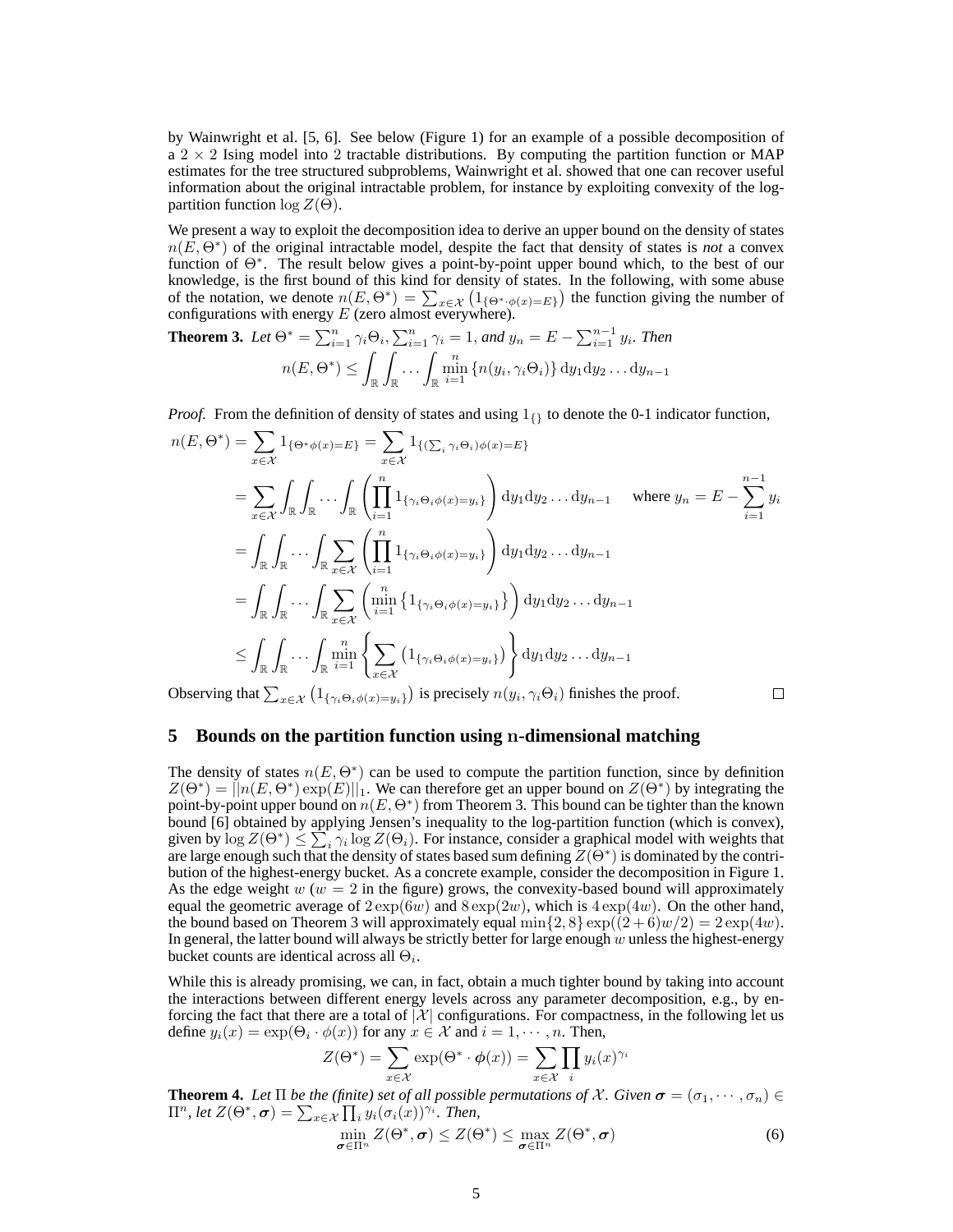**Algorithm 1** Greedy algorithm for the maximum matching (upper bound).

1: **while** there exists E such that  $n(E, \Theta_i) > 0$  do 2:  $E_{max}(\Theta_i) \leftarrow \max_E \{E|n(E, \Theta_i) > 0\}$ , for  $i = 1, \dots, n$  $3:$  $c' \leftarrow \min\{n(E_{max}(\Theta_1), \Theta_1), \cdots, n(E_{max}(\Theta_n), \Theta_n)\}\$ 4:  $u_b(\gamma_1 E_{max}(\Theta_1) + \cdots + \gamma_n E_{max}(\Theta_n), \Theta_1, \cdots, \Theta_n) \leftarrow c'$  $5: \ \ \ \ \ n(E_{max}(\Theta_i),\Theta_i) \leftarrow n(E_{max}(\Theta_i),\Theta_i) - c', \text{for } i=1,\cdots,n$ 6: **end while**

*Proof.* Let  $\sigma_I \in \Pi^n$  denote a collection of n identity permutations. Then we have  $Z(\Theta^*)$  =  $Z(\Theta^*, \sigma_I)$ , which proves the upper and lower bounds in equation (6).  $\Box$ 

We can think of  $\sigma \in \Pi^n$  as an *n-dimensional matching* over the exponential size configuration space X. For any i, j,  $\sigma_i(x)$  matches with  $\sigma_j(x)$ , and  $\sigma(x)$  gives the corresponding hyper-edge. If we define the weight of each hyper-edge in the matching graph as  $w(\sigma(x)) = \prod_i y_i(\sigma_i(x))^{\gamma_i}$ then  $Z(\Theta^*, \sigma) = \sum_{x \in \mathcal{X}} w(\sigma(x))$  corresponds to the weight of the matching represented by  $\sigma$ . We can therefore think the bounds in equation (6) as given by a maximum and a minimum matching, respectively. Intuitively, the maximum matching corresponds to the case where the configurations in the high energy buckets of the densities happen to be the same configuration (matching), so that their energies are summed up.

#### **5.1 Upper bound**

The maximum matching  $\max_{\sigma} Z(\Theta^*, \sigma)$  (i.e., the upper bound on the partition function) can be computed using Algorithm 1. Algorithm 1 returns a distribution  $u_b$  such that  $\int u_b(E) dE = |\mathcal{X}|$  and  $\int u_b(E) \exp(E) dE = \max_{\sigma} Z(\Theta^*, \sigma)$ . Notice however that  $u_b(E)$  is not a valid point-by-point upper bound on the density  $n(E, \Theta^*)$  of the original mode.

**Proposition 1.** *Algorithm 1 computes the maximum matching and its runtime is bounded by the total number of non-empty buckets*  $\sum_i |\{E|n(E,\Theta_i) > 0\}|$ .

*Proof.* The correctness of Algorithm 1 follows from observing that  $\exp(E_1+E_2)+\exp(E_1'+E_2') \ge$  $\exp(E_1 + E_2') + \exp(E_1' + E_2)$  when  $E_1 \ge E_1'$  and  $E_2 \ge E_2'$ . Intuitively, this means that for  $n = 2$  parameters it is always optimal to connect the highest energy configurations, therefore the greedy method is optimal. This result can be generalized for  $n > 2$  by induction. The runtime is proportional to the total number of buckets because we remove one bucket from at least one density at every iteration.  $\Box$ 

A key property of Algorithm 1 is that even though it defines a matching over an exponential number of configurations  $|\mathcal{X}|$ , its runtime proportional only to the total number of buckets, because it matches configurations in groups *at the bucket level*.

The following result shows that the value of the maximum matching is at least as tight as the bound provided by the convexity of the log-partition function, which is used for example by Tree Reweighted Belief Propagation (TRWBP) [6].

**Theorem 5.** *For any parameter decomposition*  $\sum_{i=1}^{n} \gamma_i \Theta_i = \Theta^*$ , *the upper bound given by the maximum matching in equation (6) and computed using Algorithm 1 is always at least as tight as the bound obtained using the convexity of the log-partition function.*

*Proof.* The bound obtained by applying Jensen's inequality to the log-partition function (which is convex), given by  $\log Z(\Theta^*) \leq \sum_i \gamma_i \log Z(\Theta_i)$  [6], leads to the following geometric average bound  $Z(\Theta^*) \le \prod_i (\sum_x y_i(x))^{\gamma_i}$ . Given any n permutations of the configurations  $\sigma_i : \mathcal{X} \to \mathcal{X}$  for  $i = 1, \dots, n$  (in particular, it holds for the one attaining the maximum matching value) we have

$$
\sum_{x} \prod_{i} y_i (\sigma_i(x))^{\gamma_i} = || \prod_i y_i (\sigma_i(x))^{\gamma_i} ||_1 \leq \prod_i ||y_i(\sigma_i(x))^{\gamma_i} ||_{1/\gamma_i} = \prod_i \left( \sum_x y_i(\sigma_i(x)) \right)^{\gamma_i}
$$

where we used Generalized Holder inequality and the norm  $|| \cdot ||_{\ell}$  indicates a sum over X.  $\Box$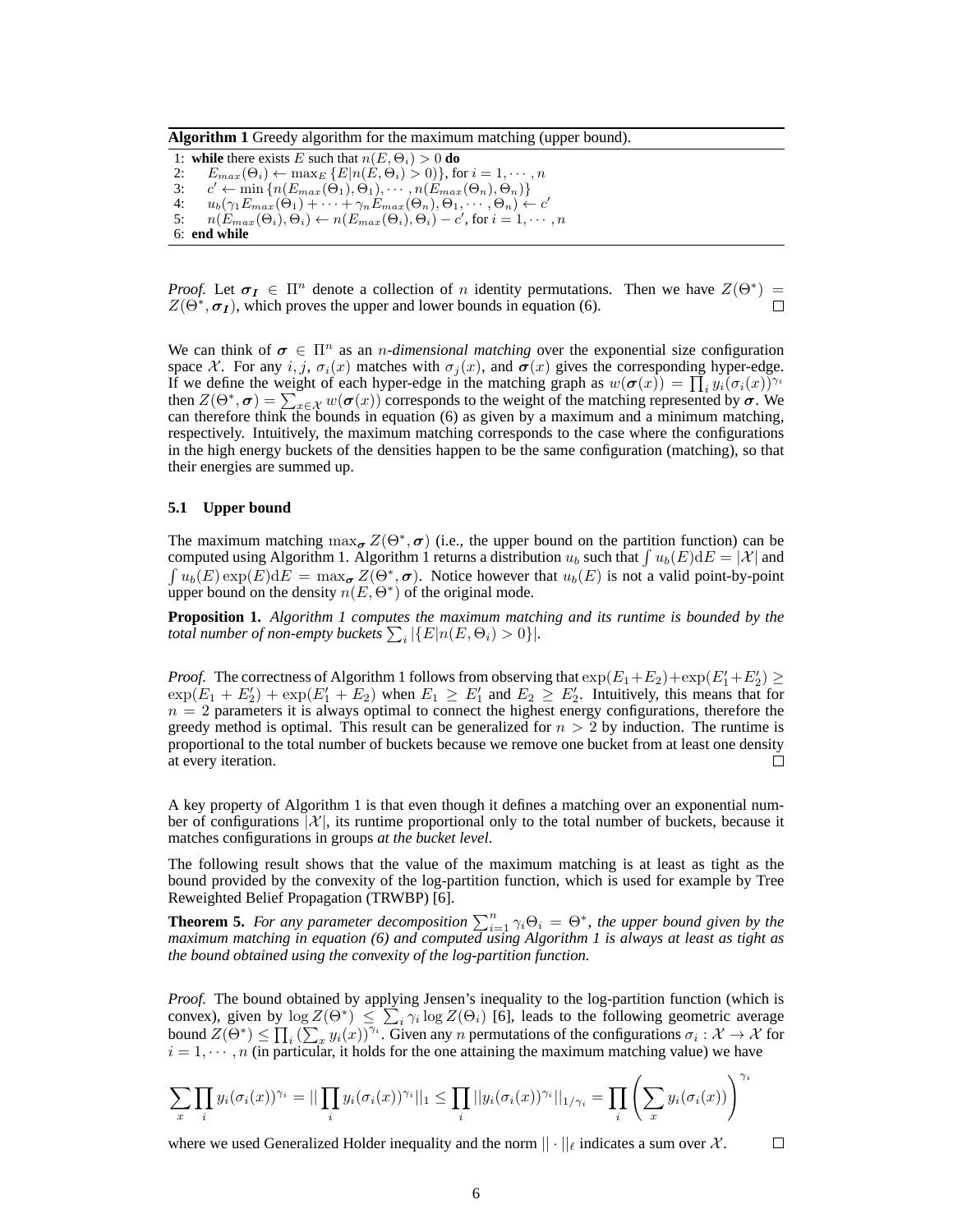**Algorithm 2** Greedy algorithm for the minimum matching with  $n = 2$  parameters (lower bound).

1: **while** there exists E such that  $n(E, \Theta_i) > 0$  do 2:  $E_{max}(\Theta_i) \leftarrow \max_E \{E|n(E, \Theta_i) > 0\};$   $E_{min}(\Theta_2) \leftarrow \min_E \{E|n(E, \Theta_2) > 0\}$  $3:$  $c' \leftarrow \min\left\{n(E_{max}(\Theta_1), \Theta_1), n(E_{min}(\Theta_2), \Theta_2)\right\}$ 4:  $l_b(\gamma_1 E_{max}(\Theta_1) + \gamma_2 E_{min}(\Theta_2), \Theta_1, \Theta_2) \leftarrow c'$  $5: \ \ \ \ \ n(E_{max}(\Theta_1),\Theta_1) \leftarrow n(E_{max}(\Theta_1),\Theta_1) - c'; \ \ \ n(E_{min}(\Theta_2),\Theta_2) \leftarrow n(E_{min}(\Theta_2),\Theta_2) - c'$ 6: **end while**

#### **5.2 Lower bound**

We also provide Algorithm 2 to compute the minimum matching when there are  $n = 2$  parameters. The proof of correctness is similar to that for Proposition 1.

**Proposition 2.** *For*  $n = 2$ , *Algorithm 2 computes the minimum matching and its runtime is bounded* by the total number of non-empty buckets  $\sum_i |\{E|n(E,\Theta_i) > 0\}|$ .

For the minimum matching case, the induction argument does not apply and the result does not extend to the case  $n > 2$ . For that case, we can obtain a weaker lower bound by applying Reverse Generalized Holder inequality [15], obtaining from a different perspective a bound previously derived in [16]. Specifically, let  $s_1, \dots, s_{n-1} < 0$  and  $s_n$  such that  $\sum_{i=1}^{n} \frac{1}{s_i} = 1$ . We then have

$$
\min_{\sigma} Z(\Theta^*, \sigma) = \sum_{x} \prod_{i} y_i (\sigma_{\min,i}(x))^{\gamma_i} = || \prod_{i} y_i (\sigma_{\min,i}(x))^{\gamma_i} ||_1 \geq (7)
$$
\n
$$
\prod_{i} ||y_i (\sigma_{\min,i}(x))^{\gamma_i}||_{s_i} = \prod_{i} \left( \sum_{x} y_i (\sigma_{\min,i}(x))^{\delta_i \gamma_i} \right)^{\frac{1}{s_i}} = \prod_{i} \left( \sum_{x} y_i (x)^{\delta_i \gamma_i} \right)^{\frac{1}{s_i}}
$$

Notice this result cannot be applied if  $y_i(x) = 0$ , i.e. there are factors assigning probability zero (hard constraints) in the probabilistic model.

## **6 Empirical evaluation**

i

To evaluate the quality of the bounds, we consider an Ising model from statistical physics, where given a graph  $(V, E)$ , single node variables  $x_s, s \in V$  are Bernoulli distributed  $(x_s \in \{0,1\})$ , and the global random vector is distributed according to  $p(x, \Theta)$  =  $\frac{1}{Z(\Theta)} \exp \left( \sum_{s \in V} \Theta_s x_s + \sum_{(i,j) \in E} \Theta_{ij} 1_{\{x_i = x_j\}} \right)$ . Figure 1 shows a simple  $2 \times 2$  grid Ising model with exponential parameter  $\Theta^* = [0, 0, 0, 0, 1, 1, 1, 1]$  ( $\Theta_s = 0$  and  $\Theta_{ij} = 1$ ) decomposed as the convex sum of two parameters  $\Theta_1$  and  $\Theta_2$  corresponding to tractable distributions, i.e.  $\Theta^* = (1/2)\Theta_1 + (1/2)\Theta_2$ . The corresponding partition function is  $Z(\Theta^*) = 2 + 12 \exp(2) + 12 \exp(2)$  $2 \exp(4) \approx 199.86$ . In panels 1(d) and 1(e) we report the corresponding density of states  $n(E, \Theta_1)$ and  $n(E, \Theta_2)$  as histograms. For instance, for the model corresponding to  $\Theta_2$  there are only two global configurations (all variables positive and all negative) that give an energy of 6. It can be seen from the densities reported that  $Z(\Theta_1) = 2 + 6 \exp(2) + 6 \exp(4) + 2 \exp(6) \approx 1180.8$ , while  $Z(\Theta_2) = 8 + 8 \exp(2) \approx 67.11$ . The corresponding geometric average (obtained from the convexity of the log-partition function) is  $\sqrt{(Z(\Theta_1))}\sqrt{(Z(\Theta_2))} \approx 281.50$ . In panels 1(f) and 1(c) we show  $u_b$  and  $l_b$  computed using Algorithms 1 and 2, i.e. the solutions to the maximum and minimum matching problems, respectively. For instance, for the maximum matching case the 2 configurations with energy 6 from  $n(E, \Theta_1)$  are matched with 2 of the 8 with energy 2 from  $n(E, \Theta_2)$ , giving an energy  $6/2 + 2/2 = 4$ . Notice that  $u<sub>b</sub>$  and  $l<sub>b</sub>$  are not valid bounds on individual densities of states themselves, but they nonetheless provide upper and lower bounds on the partition function as shown in the figure:  $\approx 248.01$  and 134.27, respectively. The bound (8) given by inverse Holder inequality with  $s_1 = -1$ ,  $s_2 = 1/2$  is  $\approx 126.22$ , while the mean field lower bound [4, 7] is  $\approx 117.91$ . In this case, the additional information provided by the density leads to tighter upper and lower bounds on the partition function.

In Figure 2 we report the upper bounds obtained for several types of Ising models (in all cases,  $\Theta_s = 0$ , i.e., there is no external field). In the two left plots, we consider a  $N \times N$  square Ising model, once with attractive interactions  $(\Theta_{ij} \in [0, w])$  and once with mixed interactions  $(\Theta_{ij} \in [-w, w])$ . In the two right plots, we use a complete graph (a clique) with  $N = 15$  vertices. For each model, we compute the upper bound given by TRWBP (with edge appearance probabilities  $\mu_e$  based on a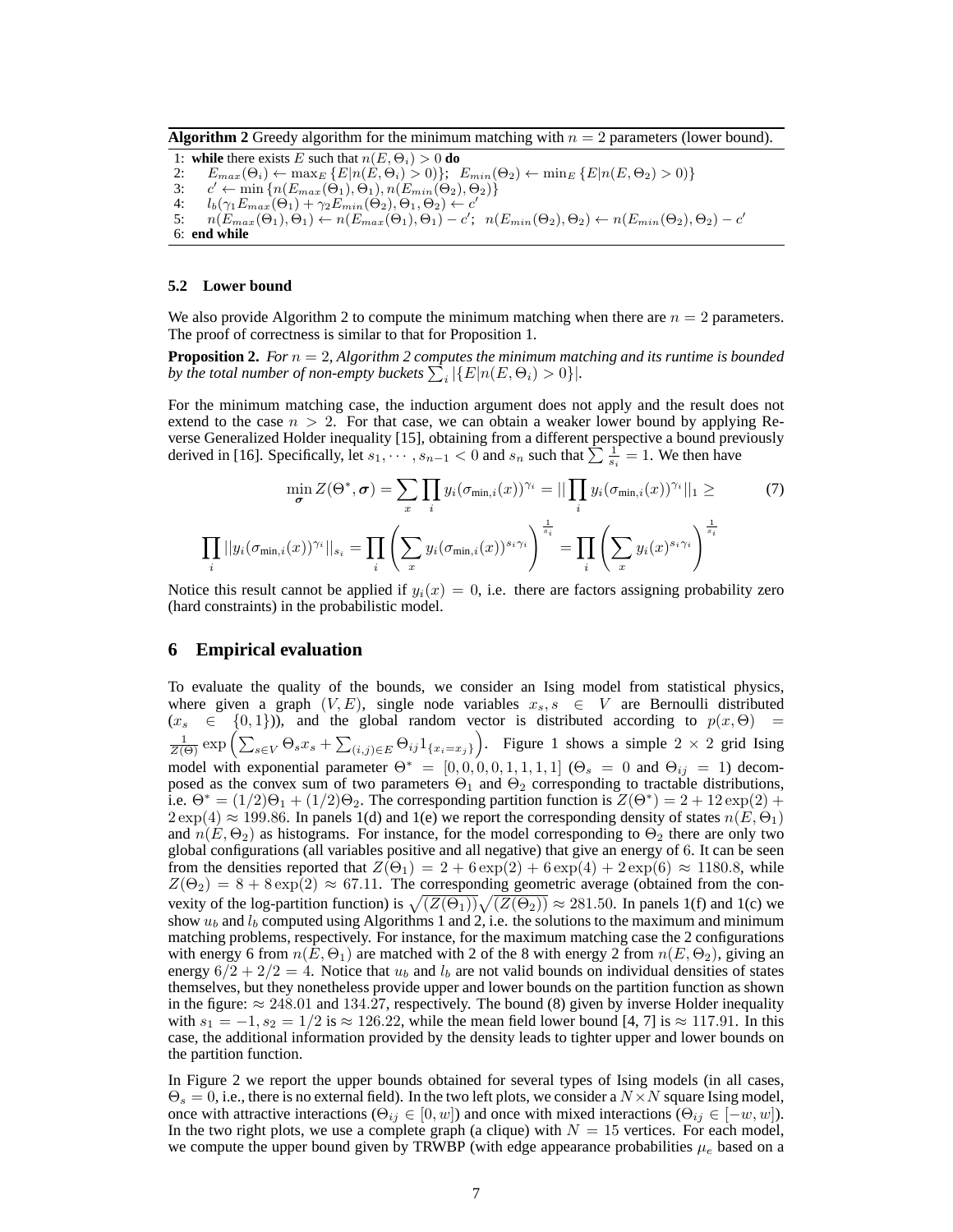

Figure 1: Decomposition of a  $2 \times 2$  Ising model, densities obtained with maximum and minimum matching algorithms, and the corresponding upper and lower bounds on  $Z(\Theta^*)$ .



Figure 2: Relative error of the upper bounds.

subset of 10 randomly selected spanning trees) and the mean-field bound using the implementations in libDAI [17]. We then compute the bound based on the maximum matching using the same set of spanning trees. For the grid case, we also use a combination of 2 spanning trees and compute the corresponding lower bound based on the minimum matching (notice it is not possible to cover all the edges in a clique with only 2 spanning tree). For each bound, we report the relative error, defined as  $(\log(bound) - \log(Z)) / \log(Z)$ , where Z is the true partition function, computed using the junction tree method.

In these experiments, both our upper and lower bounds improve over the ones obtained with TR-WBP [6] and mean-field respectively. The lower bound based on minimum matching visually overlaps with the mean-field bound and is thus omitted from Figure 2. It is, however, strictly better, even if by a small amount. Notice that we might be able to get a better bound by choosing a different set of parameters  $\Theta_i$  (which may be suboptimal for TRW-BP). By optimizing the parameters  $s_i$  in the inverse Holder bound (8) using numerical optimization (BFGS and BOBYQA [18]), we were always able to obtain a lower bound at least as good as the one given by mean field.

#### **7 Conclusions**

We presented DENSITYPROPAGATION, a novel message passing algorithm for computing the density of states while exploiting the structure of the underlying graphical model. We showed that DENSITYPROPAGATION computes the exact density for tree structured graphical models and is a generalization of both Belief Propagation and Max-Product algorithms. We introduced a new family of bounds on the partition function based on  $n$ -dimensional matching and tree decomposition but without relying on convexity. The additional information provided by the density of states leads, both theoretically and empirically, to tighter bounds than known convexity-based ones.